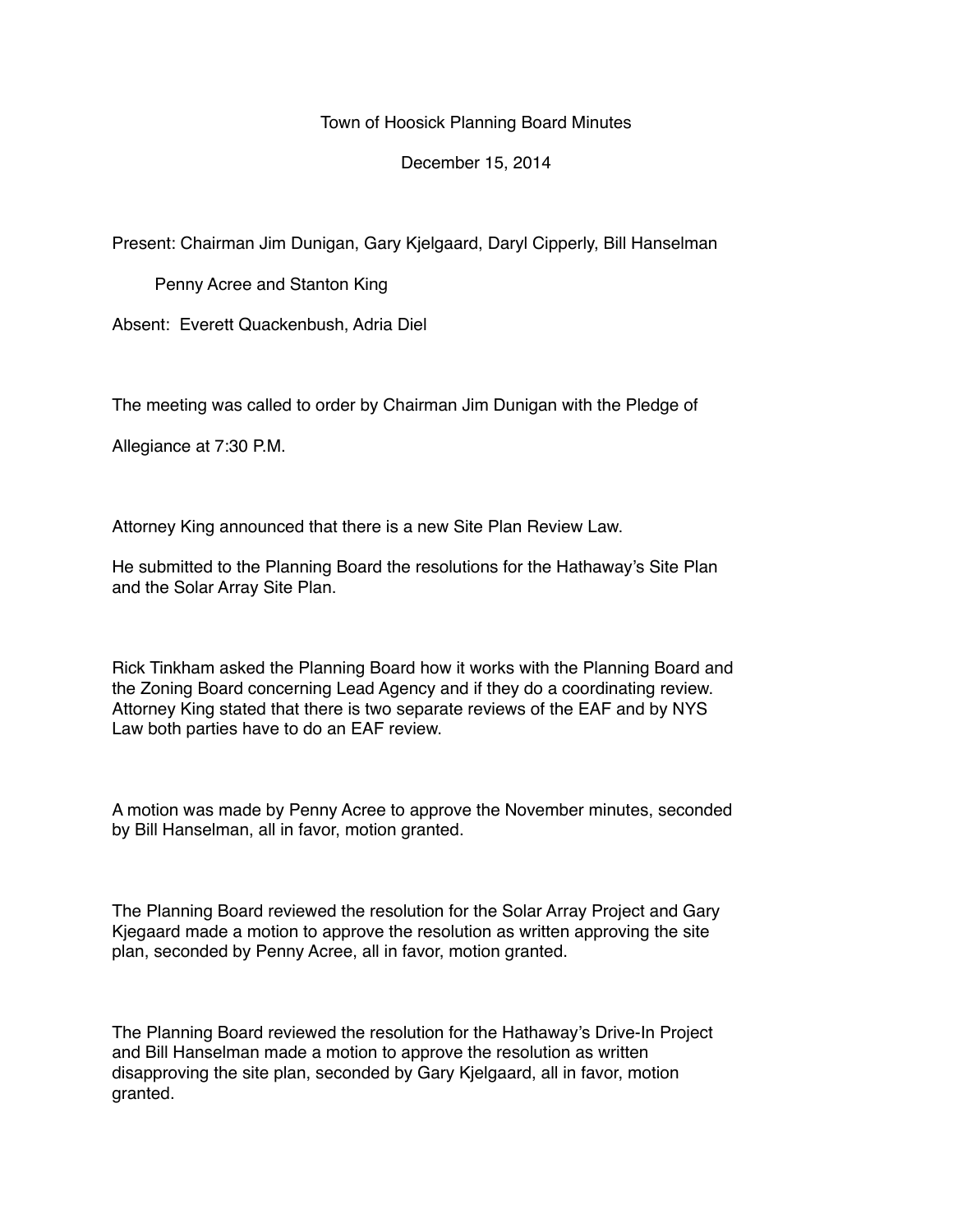Brimmer Farms-TAX MAP # 57.-2-19

Jim Dunigan recused himself from the Planning Board Table.

Mr. Johnston appeared before the Planning Board for a subdivision of Lot #15. They would like to annex 13 ½ acres to the next door property. The board reviewed the EAF and the map of the property. This was a resubdivision of an old lot, a resubdivision is treated as a major subdivision by the terms of the

> Town of Hoosick Planning Board Minutes December 15, 2014 Page 2 of 3

subdivision law. This is a corner piece of land and the board does not believe it will have any impact. There is a provision that the board can waive a major subdivision of the prior subdivision.

The Planning Board reviewed the EAF and found that there are no significant impacts. A motion was made by Bill Hanselman to classify this as an unlisted action and declare the Planning Board Lead Agency, seconded by Gary Kjelgaard, all in favor, motion granted. A motion was made by Penny Acree to declare this a NEG DEC, seconded by Gary Kjelgaard, all in favor, motion granted.

A motion was made by Penny Acree to schedule a public hearing on January 26th at 7:30 P.M., seconded by Gary Kjelgaard, all in favor, motion granted.

Jim Dunigan returned to the Planning Board table.

Hathaway's Drive-In –Site Plan Review

Mr. Greenawalt appeared for a site plan review for a second screen for Hathaway's Drive-In.

Attorney King stated that there is now a new site plan review law in which when a permit is issued by the Zoning Board the Zoning Board will handle the Site Plan.

Mr. Greenawalt will appear at the Zoning Board meeting January 5th for Site Plan Review.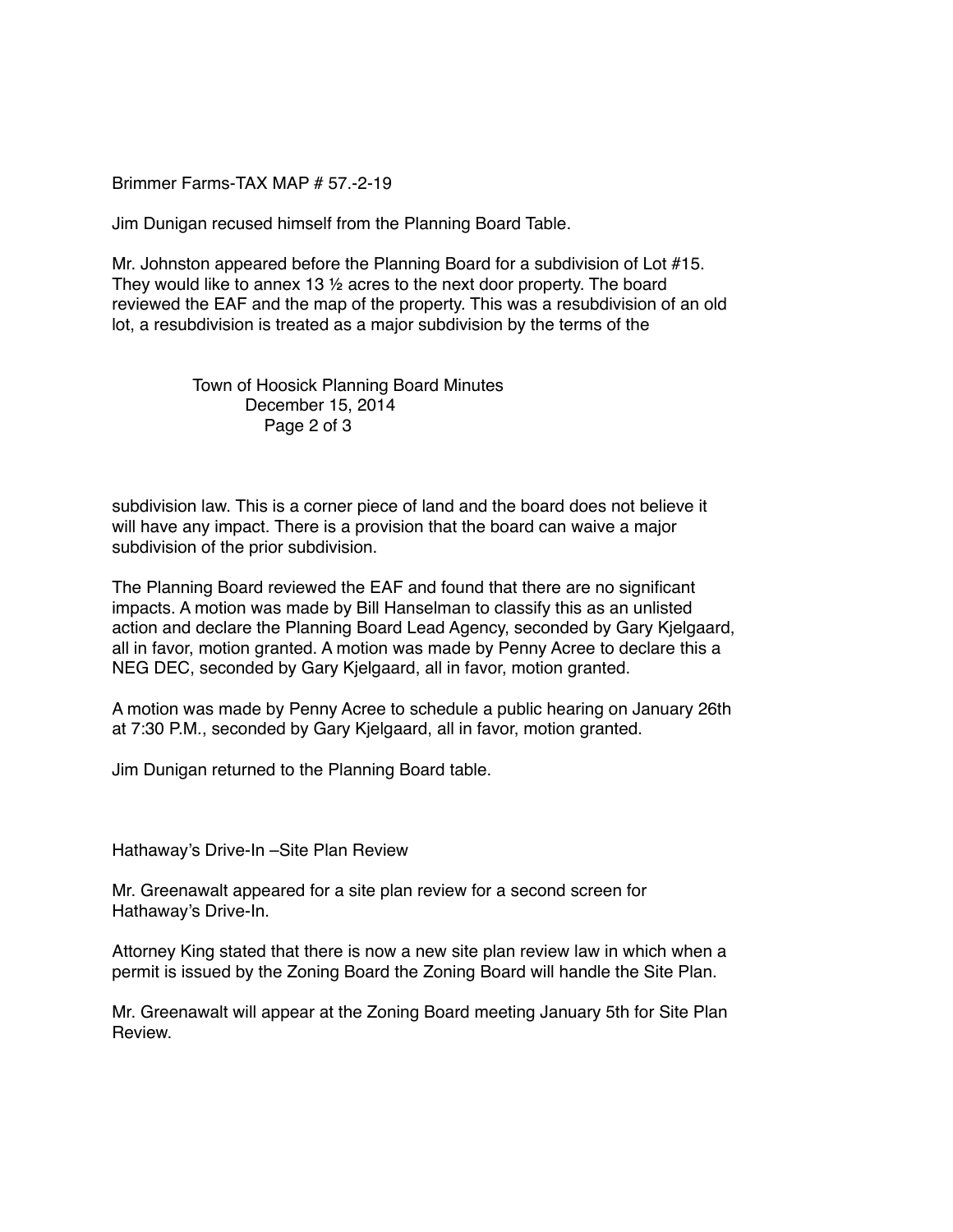Baker's Nursery-Rt.22

Mr. Stellar appeared before the Planning Board to ask about a small business and a living space in the back of the existing building that used to be a restaurant. The living space will be 24 x 40 and be a residential living space and the business will be in the front of the building. Mr. Stellar will submit a site plan review application when he is ready to go forward with the project.

William Benkoski-Subdivision TAX MAP # 19.-1-8

Stanley Rimkunus appeared before the Planning Board for Bill Benkoski. He produced a letter from Mr. Benkoski to appear for him. Mr. Benkoski has 3 ½ acres of land in East Hoosick and would like to give his son 1 ½ acres of land and he would like to put a house on this land. The board reviewed the lot and they are 2 stand-alone lots. The board feels that they can declare this a simple

## Town of Hoosick Planning Board Minutes December 15, 2014 Page 3 of 3

subdivision due to the fact that the applicants had appeared earlier in the year to discuss this subdivision. A motion was made by Daryl Cipperly to declare this a simple subdivision due to the fact that the applicants had appeared earlier in the year before the Planning Board, seconded by Bill Hanselman, all in favor, motion granted.

The Planning Board discussed a plan to have a meeting with the Planning Board, Zoning Board and the Town of Hoosick Board to discuss the new Site Plan Review Law. The Board will contact Mr. Surdam to see if they can set up a time for all boards to meet.

A motion was made by Daryl Cipperly to adjourn the Planning Board meeting, seconded by Penny Acree, all in favor, motion granted.

Karen Jennings Minutes Approved by Planning Board on February 23, 2015